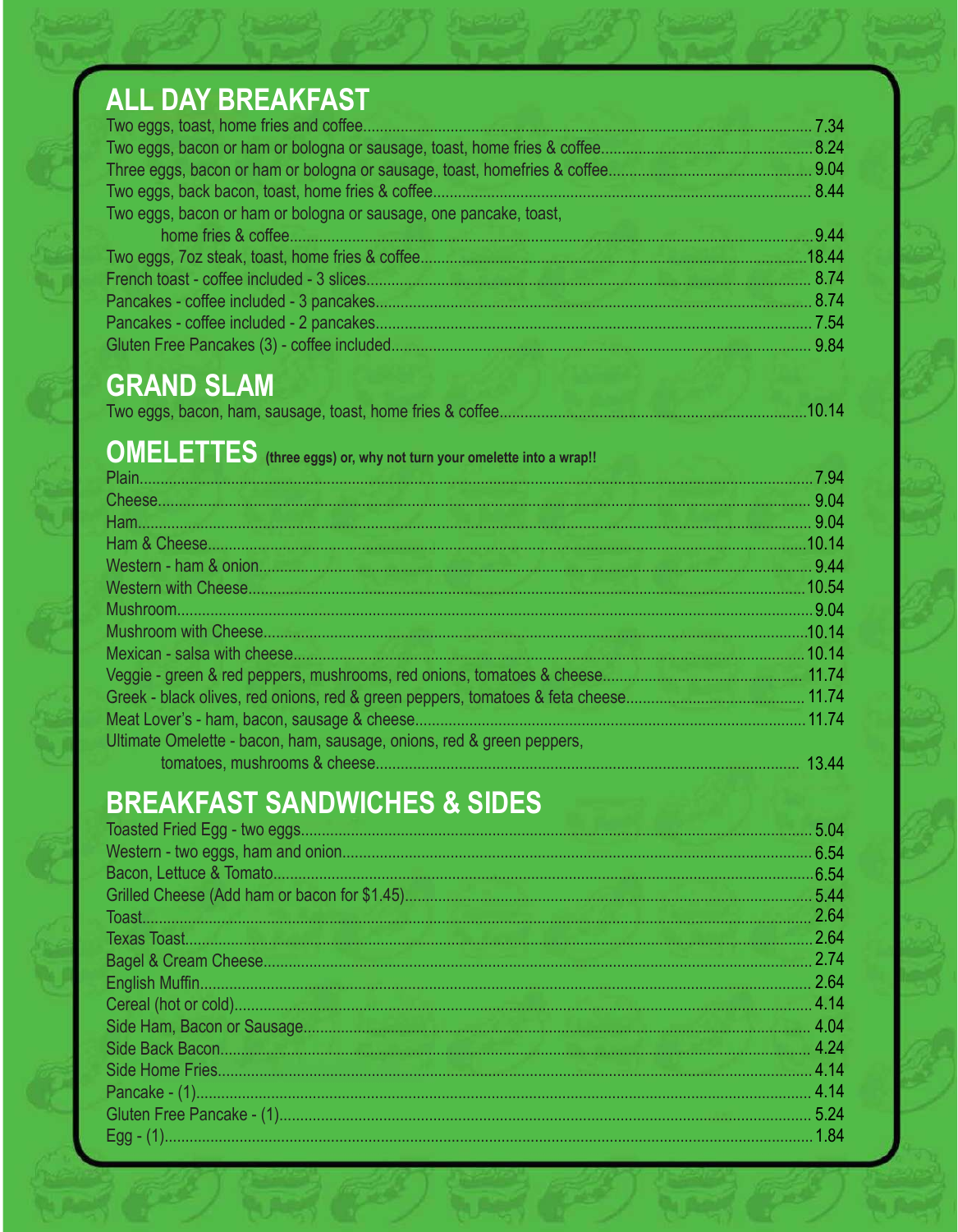# **START IT UP**

|                                                                                        | .4.84  |
|----------------------------------------------------------------------------------------|--------|
|                                                                                        |        |
|                                                                                        |        |
|                                                                                        |        |
|                                                                                        |        |
|                                                                                        | 3.99   |
|                                                                                        |        |
|                                                                                        |        |
|                                                                                        | 10.34  |
| Bruschetta - fresh diced tomatoes, red onion, garlic and herbs served on a Vienna loaf | 8.14   |
|                                                                                        | 10.34  |
|                                                                                        |        |
|                                                                                        | .10.44 |
|                                                                                        |        |
|                                                                                        | 9.84   |
|                                                                                        | .8.44  |

## **SALADS Add Grilled Chicken to any Salad for 5.44**

| Garden - crisp iceberg, tomatoes, celery, red & green peppers,                                                               |
|------------------------------------------------------------------------------------------------------------------------------|
|                                                                                                                              |
| Julienne - Take our garden salad and add roasted chicken, ham,                                                               |
|                                                                                                                              |
| Caesar - crisp romaine lettuce, bacon bits, croutons tossed in a                                                             |
|                                                                                                                              |
| Grilled Chicken Caesar - our classic Caesar salad served with a                                                              |
|                                                                                                                              |
| Greek - crisp romaine lettuce, red & green peppers, cucumbers, red onions, black olives,                                     |
| tomatoes and crumbled feta cheese served with our Greek vinaigrettesm 9.24                                                   |
| California - romaine lettuce, tomatoes, celery, red & green peppers, cucumbers, red onions, carrots, croutons                |
| mixed cheese & two shrimp skewers served with thousand island dressingsm12.04                                                |
| Beef Taco Salad - tomatoes, onions, black olives, mushrooms, seasoned ground beef,                                           |
| .14.04                                                                                                                       |
| Chicken Taco Salad - tomatoes, onions, black olives, mushrooms, roasted chicken,                                             |
| 14.04                                                                                                                        |
|                                                                                                                              |
| Choice of dressings - Ranch, Balsamic Vinaigrette, French, Thousand Island, Oil & Vinegar, Italian, Caesar and Honey Mustard |

## **FRESH CUT FRIES**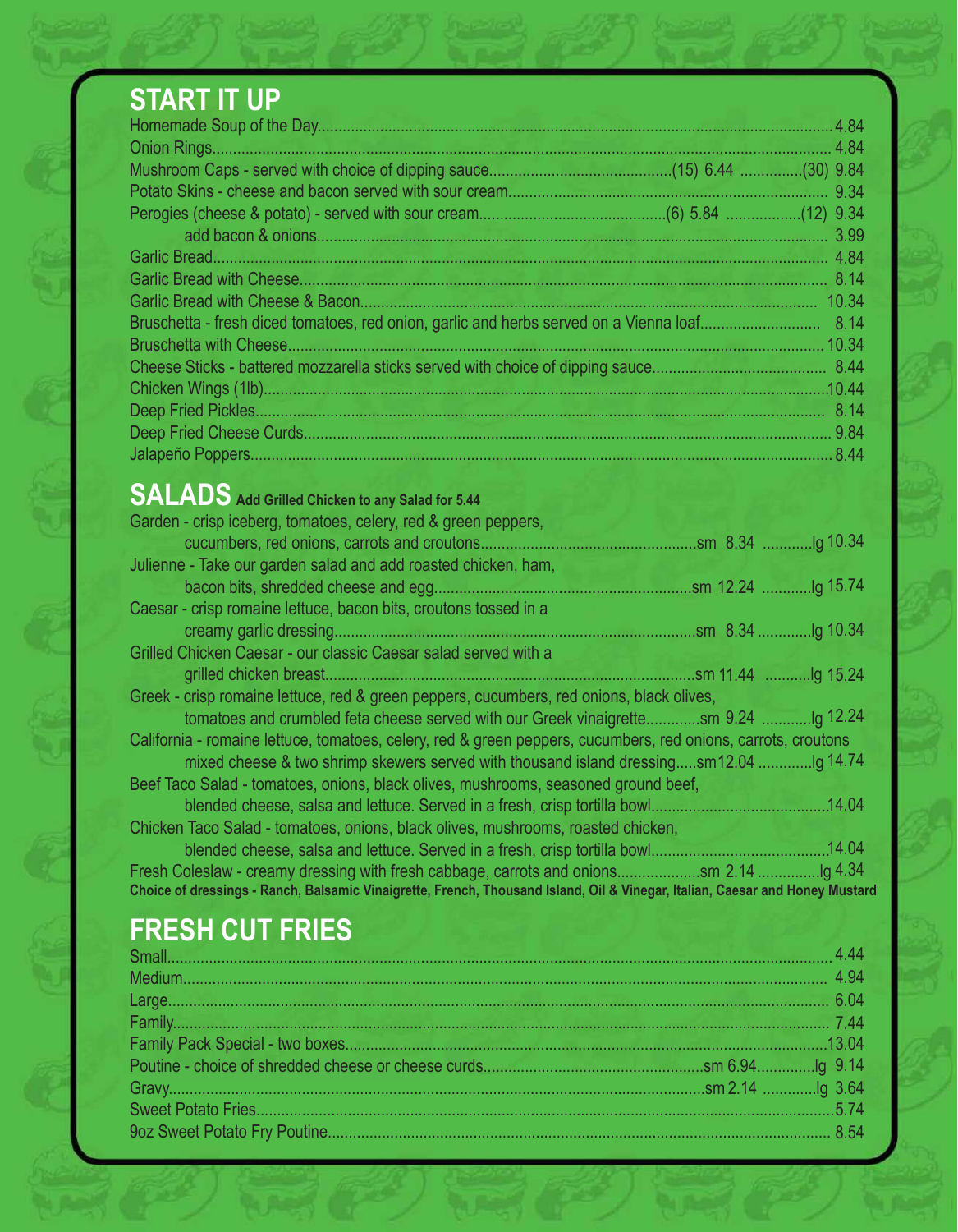| <b>BURGER WORLD COMBOS</b> All combos include fresh cut fries and a pop or coffee or tea |  |
|------------------------------------------------------------------------------------------|--|
|                                                                                          |  |
|                                                                                          |  |
|                                                                                          |  |
|                                                                                          |  |
|                                                                                          |  |
|                                                                                          |  |
|                                                                                          |  |
|                                                                                          |  |
|                                                                                          |  |
|                                                                                          |  |
|                                                                                          |  |
|                                                                                          |  |
|                                                                                          |  |
| Voodoo Burger - our beef patty topped with cheese, crisp onion rings                     |  |
|                                                                                          |  |

#### **SANDWICHES**

| Clubhouse - slices of smoked ham, cheddar cheese, roasted chicken, bacon, lettuce,                      |       |
|---------------------------------------------------------------------------------------------------------|-------|
|                                                                                                         |       |
| $WRAP$ $IT$ $UP$ (white or whole wheat) All wraps are served with fresh cut fries or soup or side salad |       |
| Chicken wrap - breast of chicken, lettuce, Caesar dressing, feta cheese, cucumbers and tomatoes. 15.24  |       |
| Steak Wrap - shaved steak, lettuce, red onion, red & green peppers, BBQ sauce,                          |       |
|                                                                                                         |       |
| Club Wrap - ham, blended cheese, chicken, bacon, lettuce, tomato & mayo15.24                            |       |
| Chicken Caesar Wrap - crisp romaine lettuce, bacon bits, chicken breast and                             |       |
|                                                                                                         |       |
| Buffalo Chicken Wrap - lettuce, tomato, shredded cheese, crispy chicken, ranch dressing                 | 15.24 |
| Salmon Wrap - Breaded Salmon, bruschetta mix, blended cheese, lettuce, garlic aioli                     |       |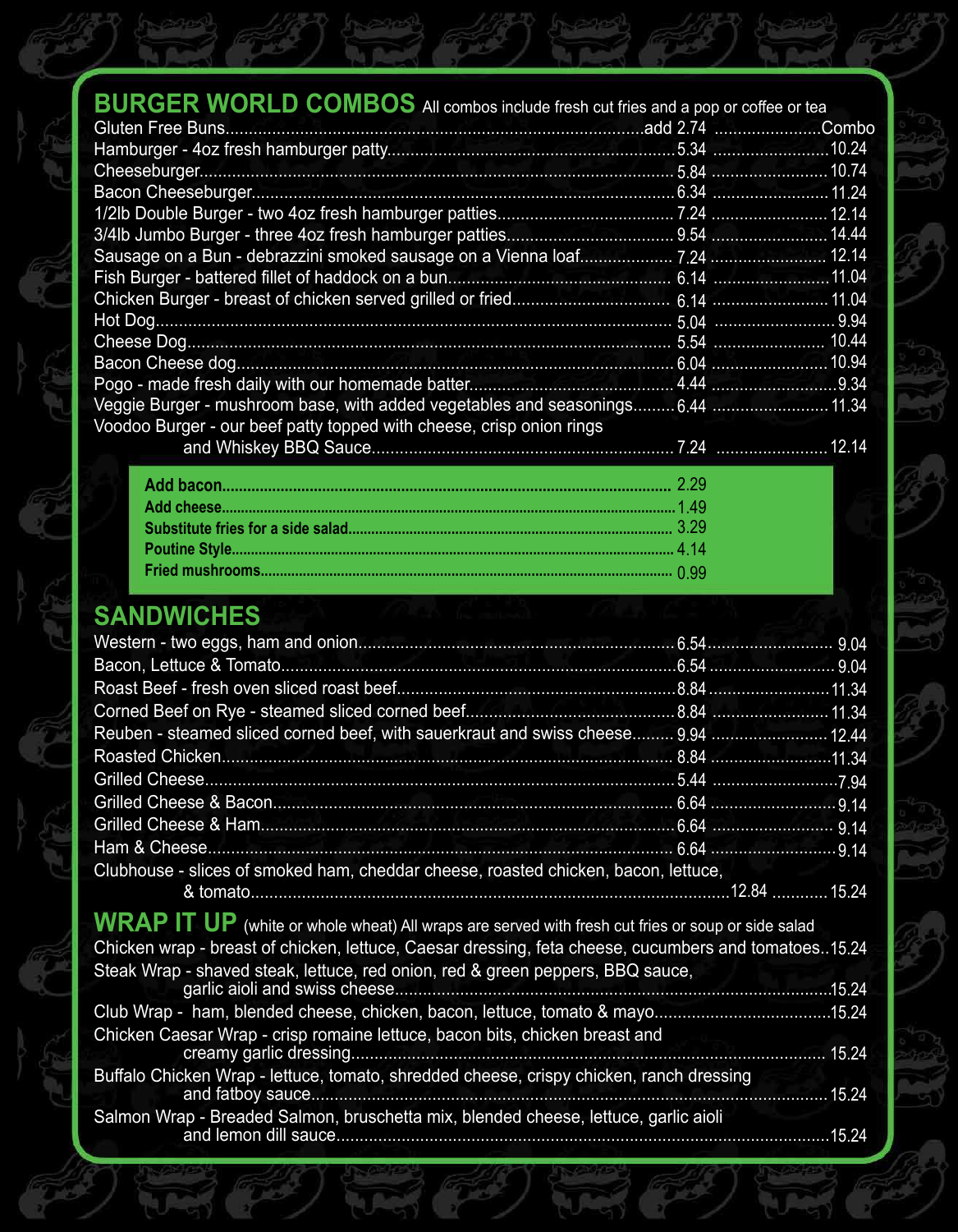| <b>DINNERS</b><br>All dinners are served with choice of potato or soup or side salad and choice of vegetables or coleslaw                                                         |        |
|-----------------------------------------------------------------------------------------------------------------------------------------------------------------------------------|--------|
|                                                                                                                                                                                   |        |
|                                                                                                                                                                                   |        |
|                                                                                                                                                                                   |        |
|                                                                                                                                                                                   |        |
|                                                                                                                                                                                   |        |
|                                                                                                                                                                                   |        |
| Liver & Onions - 2 slices of liver sautéed with bacon, fried onions then                                                                                                          |        |
|                                                                                                                                                                                   |        |
|                                                                                                                                                                                   |        |
| Steak on a bun - shaved steak served on a Vienna loaf with gravy,                                                                                                                 |        |
|                                                                                                                                                                                   | .16.29 |
| Philly Steak or Philly Chicken Sandwich - your choice of shaved steak or                                                                                                          |        |
| breast of chicken served on a Vienna loaf with sautéed onions, green &                                                                                                            |        |
|                                                                                                                                                                                   |        |
|                                                                                                                                                                                   |        |
| Chicken Burger Club - breast of chicken, grilled or fried, topped with                                                                                                            |        |
|                                                                                                                                                                                   |        |
|                                                                                                                                                                                   |        |
|                                                                                                                                                                                   |        |
|                                                                                                                                                                                   |        |
| Seafood Platter - breaded shrimp, battered haddock and                                                                                                                            |        |
|                                                                                                                                                                                   |        |
| <b>STEAK &amp; SHRIMP DINNER</b>                                                                                                                                                  |        |
| 7oz sirloin grileld your way. served with one shrimp skewer, vegetable and potato of                                                                                              |        |
|                                                                                                                                                                                   | 20.99  |
|                                                                                                                                                                                   |        |
| <b>PICKEREL DINNER</b>                                                                                                                                                            |        |
| Pickerel fillet lightly dusted in flour, sautéed, served with lemon, vegetable                                                                                                    | 20.99  |
|                                                                                                                                                                                   |        |
| <b>SPAGHETTI DINNER</b>                                                                                                                                                           |        |
| Spaghetti with homemade meat sauce. Served with garlic bread                                                                                                                      |        |
|                                                                                                                                                                                   | .19.49 |
|                                                                                                                                                                                   |        |
| <b>CHICKEN PARM DINNER</b>                                                                                                                                                        |        |
| Breaded chicken breast topped with homemade meat sauce and Swiss cheese.<br>Served with spaghetti and meat sauce / garlic bread and your choice soup or salad or bruschetta 20.99 |        |
|                                                                                                                                                                                   |        |
| <b>COMBINATION PLATTER</b>                                                                                                                                                        |        |
| Chicken fingers, onion rings, mushroom caps, mozzarella sticks, jalapeño poppers,                                                                                                 |        |
|                                                                                                                                                                                   |        |